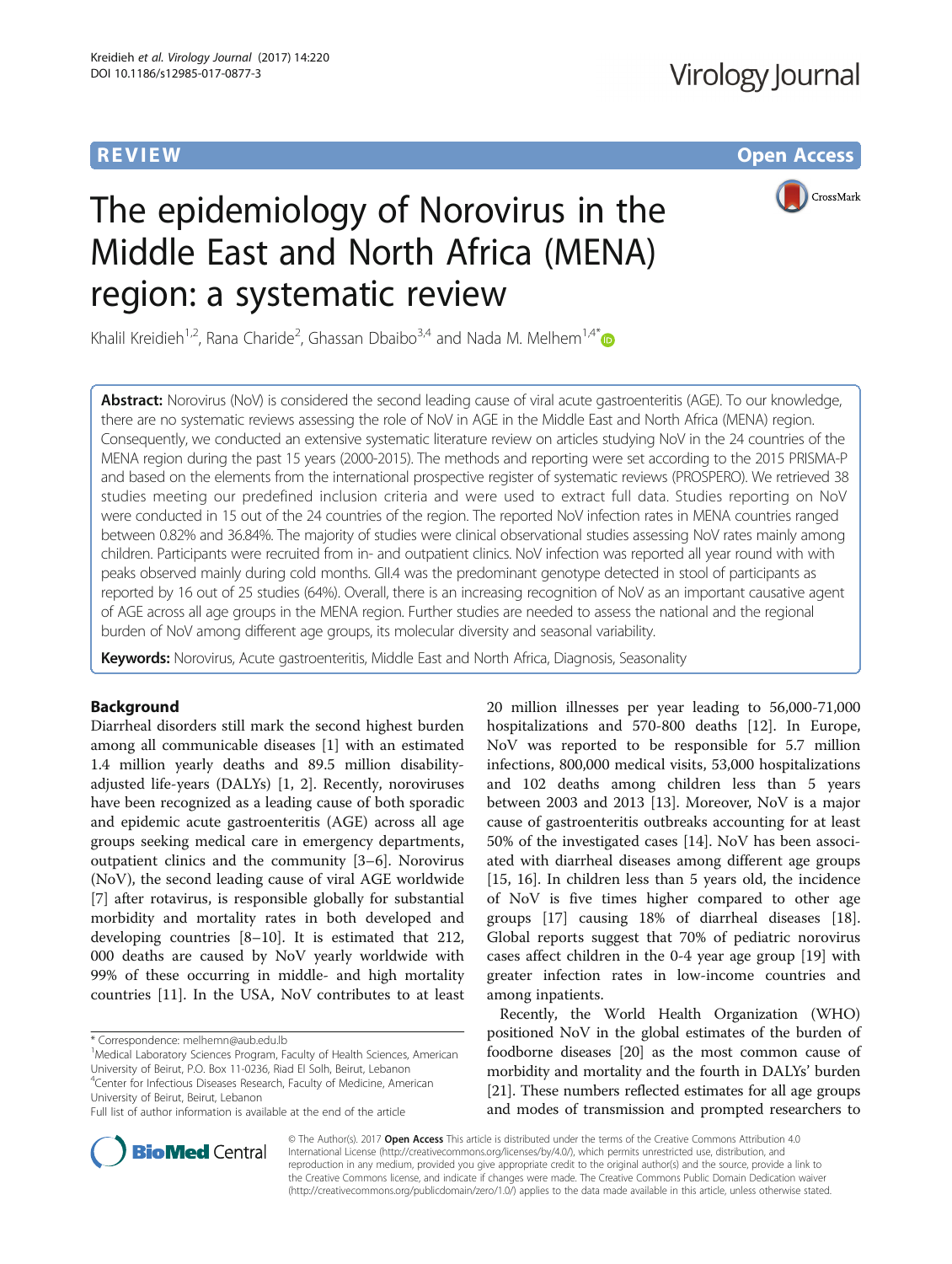report on the economic burden exerted by NoVs globally. NoV results in a global economic burden of \$4.2 billion on health system costs with two-thirds affecting children less than 5 years old [[22](#page-7-0)].

In recent systematic reviews assessing the role of NoV in AGE worldwide, the pooled prevalence of NoV was estimated at 18% [\[3\]](#page-7-0) with winter seasonality [[23](#page-7-0)]. The prevalence of NoV was reported to be higher in community settings (24%) followed by outpatient (20%) and inpatients settings (17%). Moreover, the introduction of rotavirus vaccine contributed to ranking NoV as the most common cause of gastroenteritis among children [[24, 25](#page-7-0)]. Importantly, these reviews highlighted the lack of data from high mortality settings and low-income countries and the need for more studies to understand the role exerted by NoVs on the burden of diarrheal diseases. This is especially true since data on the regional distribution of NoV are only available from developed countries like USA, Europe and Japan [\[12, 17](#page-7-0), [26](#page-7-0)–[28](#page-7-0)]. Nineteen studies from fourteen African countries were recently reviewed by Mans et al. [\[29\]](#page-7-0) whereby authors identified the lack of data on NoVs from diverse age groups in Africa in agreement with previous reports from low- and middle-income countries [[3](#page-7-0)].

To our knowledge, there are no systematic reviews reporting on the NoV-associated AGE in the Middle East and North Africa (MENA) region. In this review, we present the reported frequencies of NoV-associated gastroenteritis in countries of the region in different age groups, the type of tests used to report NoV, the predominant circulating genotypes compared to globally reported ones as well as seasonality patterns in the region.

# **Methods**

# Search strategy and selection process

An extensive systematic literature search was carried out on articles studying NoV in the 24 countries of the MENA region during the past 15 years (2000-2015). These countries are: Algeria, Bahrain, Djibouti, Egypt, Iran, Iraq, Israel, Jordan, Kuwait, Lebanon, Libya, Mauritania, Morocco, Oman, Palestine, Qatar, Saudi Arabia, Somalia, Sudan, Syria, Tunisia, Turkey, UAE and Yemen.The methods and reporting of this systematic review were set according to the 2015 preferred reporting items for systematic review and meta-analysis protocols (PRISMA-P) [\[30](#page-7-0)] and based on the elements from the international prospective register of systematic reviews (PROSPERO) [[31](#page-7-0)]. The search strategies were developed using the proper Medical Subject Headings (MeSH) terms and keywords related to NoV and the 24 countries listed above. To ensure the comprehensiveness and completeness of the search [\[32\]](#page-7-0), six electronic bibliographic databases were used: Medline (OVID), PubMed, EMBASE, COCHRANE, SCOPUS and Web of

Science. Moreover, in order to rule out any source of bias to the selected studies and in order to account for hard to reach material, unpublished literature in theses, dissertations and grey literature were screened through ProQuest and OpenGrey databases. The Global Health Library (GHL) was used to retrieve studies published on the regional databases namely: Index Medicus for the Eastern Mediterranean Region (IMEMR) and African Index Medicus (AIM).

All relevant studies were sent to the citation manager Endnote (version X7.1) where duplicates were removed. The titles and abstracts of the exported studies were extracted and screened by two independent reviewers for relevance according to the inclusion and exclusion criteria. Disagreements were resolved by consensus of a third reviewer.

We included the studies that reported the prevalence of NoVs in AGE in any of the 24 countries of the MENA region and published between 2000 and 2015. These studies should have reports on the total number of stool samples tested for NoV along with positive occurrences. Moreover, studies were included when the use of standardized laboratory techniques for the detection of the virus was clearly reported. These assays include enzyme immune assay (EIA), enzyme linked immunosorbent assays (ELISA), immunochromatography (IC), latex agglutination (LA), reverse transcriptase polymerase chain reaction (RT-PCR), real time RT-PCR (rRT-PCR), and sequencing.

We excluded review articles, case studies, clinical trials, animal and environmental studies. We also excluded studies that did not have English abstracts. Studies lacking the number of participants, the number of positive cases or the percentages that allowed these raw numbers to be calculated were also excluded.

# Data extraction

Based on the pre-defined inclusion and exclusion criteria, the full-texts of potentially eligible or relevant titles and abstracts were screened. Following screening and using a standardized data sheet, two reviewers extracted the data independently from eligible studies and assessed the inclusion criteria in details. The abstracted information was checked by a third reviewer. The following information was extracted from each study when available: country, population studied, number of cases tested, positive rate, diagnostic method used, predominant genogroups or genotypes and seasonal peaks. The population studied was recoded into participants' setting, i.e. community, outpatient or inpatient. When studies did not report the positive rates of NoV infection, we calculated the former using the sample size and the number of positive cases.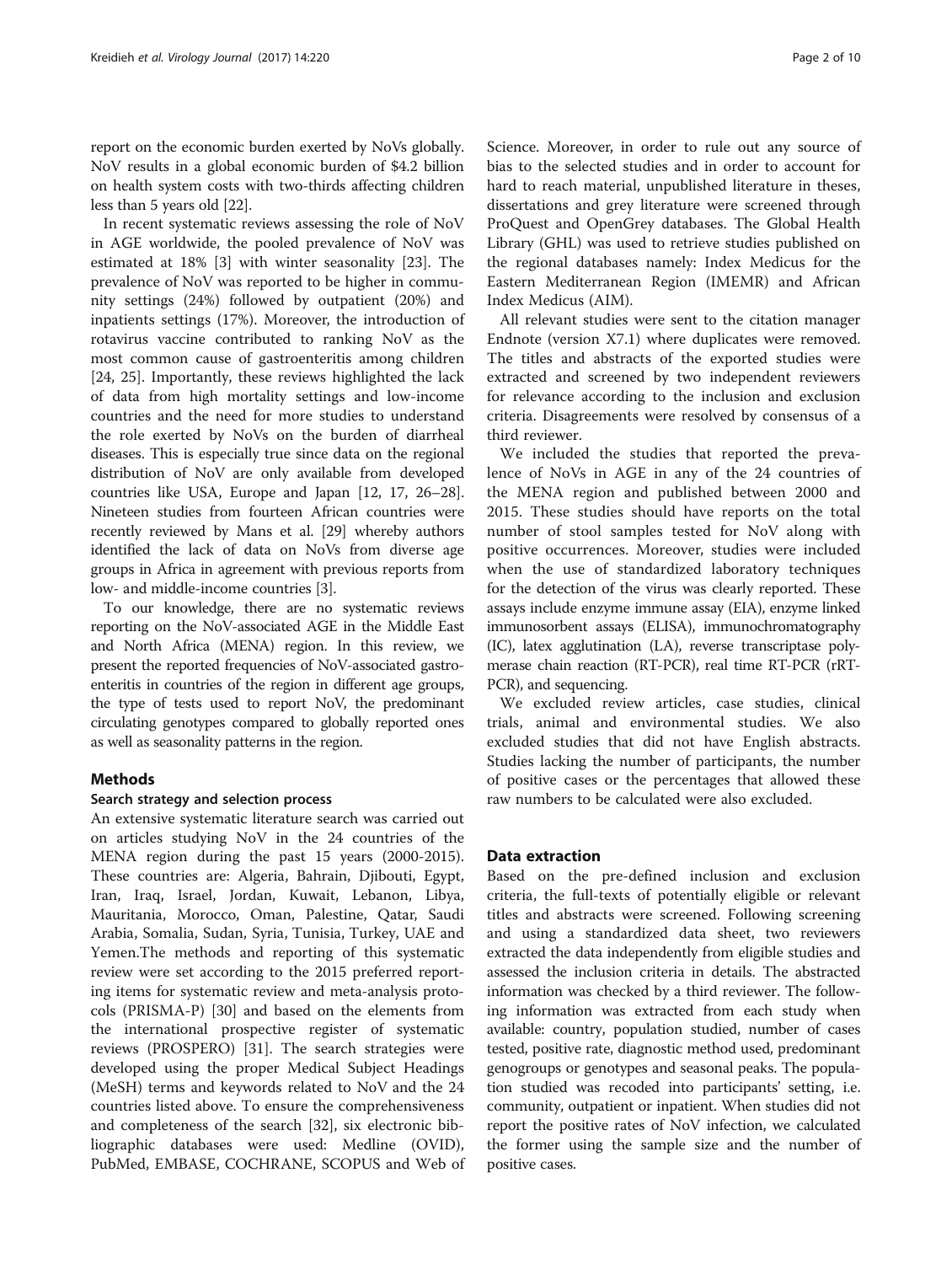# Results

# Study selection and characteristics

Our literature search identified 816 articles on NoV in the MENA region. After removal of duplicates, we assessed the eligibility of 217 citations based on their titles and abstracts (Fig. 1). We retrieved 47 eligible articles out of which 9 were excluded based on our inclusion criteria. Consequently, 38 studies met our predefined inclusion criteria and were used to extract the full data. Between 2000 and 2015, studies were conducted in 15 out of the 25 countries of the MENA region (Table [1](#page-3-0)). Algeria, Bahrain, Mauritania, Oman, Palestine, Somalia, Sudan, Syria and UAE lacked studies on NoV. The largest number of studies was reported from Turkey ( $n = 8$ ), followed by Iran ( $n = 6$ ) and Tunisia ( $n = 5$ ). The reported NoV infection rates in MENA countries ranged between 0.82% as reported in Morocco [[33](#page-7-0)] and 36.84% in Tunisia [\[34](#page-8-0)]. When applicable, we calculated the median percentage of NoV infection in individual countries. Consequently, we report a 15.13% median percentage of positive NoV in the MENA region based on reported rates across countries (Table [1\)](#page-3-0).

Based on the World Bank classification, our review includes studies from the following classes of countries: low-income, Yemen; lower-middle income, Djibouti, Egypt, Iran, Iraq, Jordan, Morocco, and Tunisia; upper-middle income, Lebanon, Libya and Turkey and high-income countries, Israel, Kuwait, Qatar and Saudi Arabia. The reported rates of NoV infection ranged between 10 and 37% (Table [1](#page-3-0)) in lower-middle income and upper-middle income countries. Studies from Israel, Kuwait, Qatar and Saudi Arabia, classified as high-income countries, reported variable rates of 10-17%, 8%, 28%, and 0.4%-5%, respectively (Table [1\)](#page-3-0). In summary, NoV clearly contributes to similar proportion of disease in low, middle- and high-income settings of the MENA region.

The majority of studies on NoV in the MENA region were clinical observational studies aiming at assessing NoV rates mainly among children. Three studies originating from Djibouti, Iran and Qatar reported on NoVs among adults or other nonspecified age groups (all ages). Seventeen studies were conducted among children less than 5 years old (15 studies specified age at less than 5 and 2 studies specified age groups at less than 1 and less than 3 years old). While children less than 5 years old constituted the majority of studied target groups, many studies reported on the association of NoV with AGE among children less than other age groups (< 6-18 years). This variability in reporting age makes it difficult to categorize studies based on age.

When looking at the setting, we noted that study participants were recruited from in- or outpatient clinics (Table [2](#page-4-0)). In summary, 10 studies included inpatients less than 5 years of age (with one study reported on age

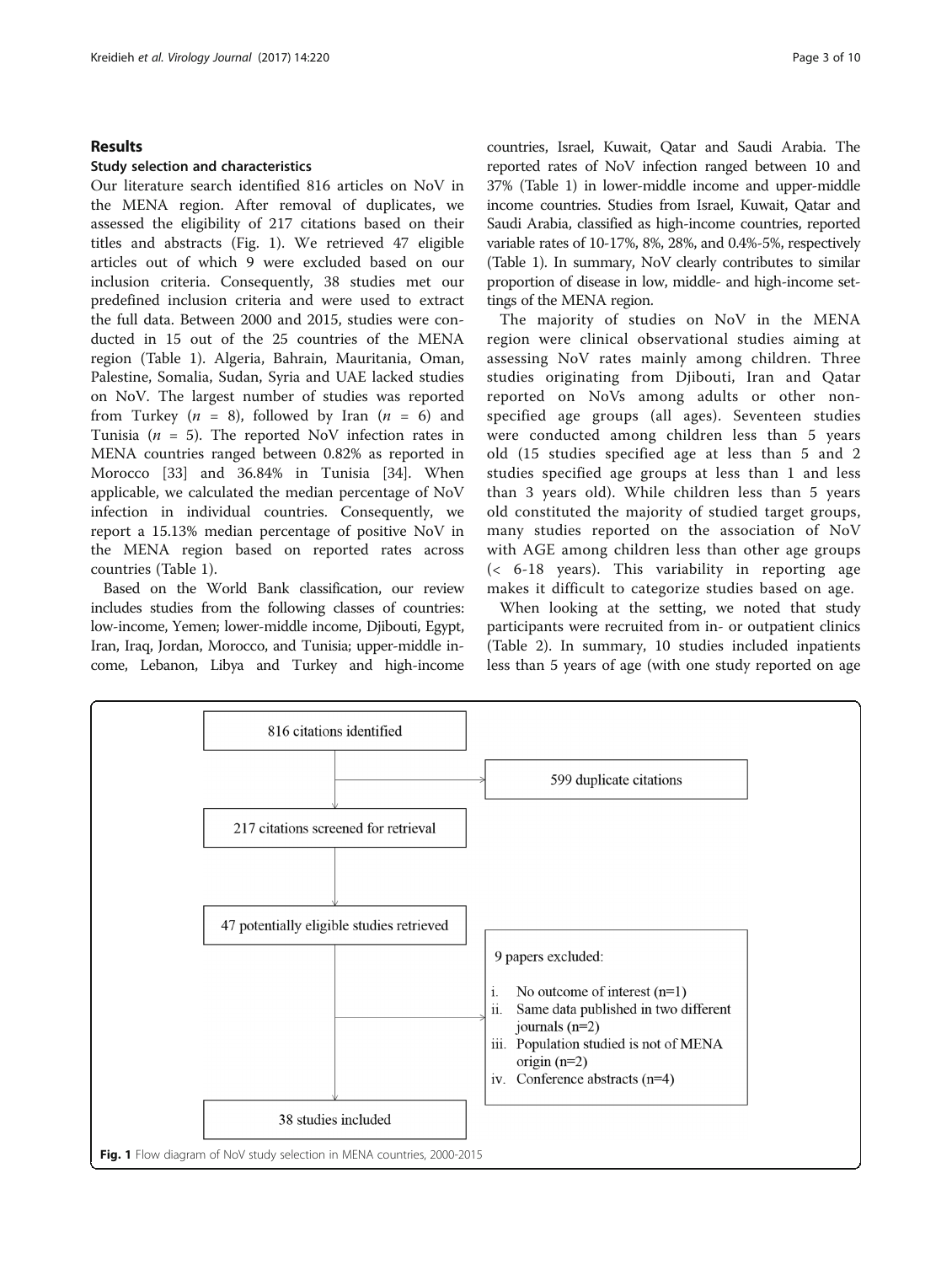<span id="page-3-0"></span>Table 1 Norovirus infection in countries of the MENA region between 2000 and 2015

| Country      | Number of Studies | Minimum Rate | Maximum Rate |  |
|--------------|-------------------|--------------|--------------|--|
| Djibouti     | 1                 | 25.33%       |              |  |
| Egypt        | 4                 | 13.48%       | 26.00%       |  |
| Iran         | 6                 | 4.14%        | 32.92%       |  |
| Iraq         | 1                 | 30.00%       |              |  |
| Israel       | 2                 | 9.95%        | 17.280%      |  |
| Jordan       | 1                 | 11.41%       |              |  |
| Kuwait       | 1                 | 8.23%        |              |  |
| Lebanon      | 1                 | 6.32%        |              |  |
| Libya        | $\overline{2}$    | 15.48%       | 17.50%       |  |
| Morocco      | 2                 | 0.82%        | 16.12%       |  |
| Qatar        | 1                 | 28.47%       |              |  |
| Saudi Arabia | 3                 | 3.56%        | 4.58%        |  |
| Tunisia      | 5                 | 8.99%        | 36.84%       |  |
| Turkey       | 8                 | 9.81%        | 27.70%       |  |
| Yemen        | 1                 | 10.35%       |              |  |
| <b>MENA</b>  | 39                | 0.82%        | 36.84%       |  |

group less than 3 years). Six other studies were also conducted on in-patients from age groups less than 6, 7, 10, 14 and 17 years old and one on adults (Djibouti) without a specific age category. Two studies from Egypt and a single one from Libya reported on NoV rates among outpatient children. The variability in reporting is complicated by reporting the setting as both in- and outpatient as reported in 13 studies among different age groups. Similarly, the variability in the reported results extends to the study periods during which NoVs were detected from stool of study participants (between 2 months and 7 years) (Table [2](#page-4-0)).

# Diagnostics, seasonality and variability

When assessing the diagnostics, the majority of studies ( $n = 30$ ) relied on RT-PCR to detect NoV in stool of study participants. RT-PCR is the most sensitive and specific method to diagnose NoVs. Nevertheless, the use of rapid detection methods (i.e. EIA, ELISA or IC) was reported in 12 studies. Studies relying on molecular assays were able to report on the circulating genotype associated with NoV gastroenteritis ( $n = 25$  studies). GII was reported in all the 25 studies with GII.4 predominantly detected in stool of participants as reported by 16 out of the 25 studies (64%). GII.4 circulated in Egypt, Iran, Iraq, Israel, Kuwait, Libya, Morocco, Tunisia, Turkey and Yemen followed by GII.3 (reported in 4 studies, 16.0%) isolated in Jordan and Tunisia.

A recent systematic review on the global seasonality of NoV infection [[35](#page-8-0)], recognized the latter as a

"winter phenomenon" especially in the northern hemisphere. In an attempt to compare regional data from MENA countries to globally reported ones, we extracted data when available on seasonality from studies conducted on NoV between 2000 and 2015. Studies extending for 12 months or more reported on the seasonal peaks of NoV ( $n = 15$  studies). When described, NoV infection was detected all year round with detectable winter peaks in Egypt, Morocco, Tunisia and Turkey. However, summer peaks of NoV infections were also reported in Egypt, Libya, Morocco, Tunisia and Turkey. In summary, 5 studies reported detectable peaks in the fall, 8 in the winter, 2 during the spring and 1 during the summer season (Fig. [2](#page-5-0)). This variability requires further investigation due to the narrow time frame during which hospitalization due to diarrhea was reported and stool tested.

We attempted to address the variability among the studies on NoV from the MENA region in relation to age, settings and diagnostic tool. Studies on participants less than 5 years old reported higher NoV rates than those of older age. This trend was clearly observed in studies from Egypt where NoV infection rates of 26% were reported among children under 5 years old compared to 13.48% and 16% in studies including children less than 18 years (Table [2\)](#page-4-0). A similar trend was observed in Iran where higher rates were observed among infants less than 1 year old (32.92%) compared to the other studies reporting on older children. These results are in agreement with previously reported ones whereby NoV is a significant cause of AGE among children under age of five [[19](#page-7-0)].

Two studies from Israel recruited children of similar age groups and participants' settings and detected NoV using rRT-PCR. Thus, these studies could be safely considered comparable. The difference in NoV rates between the two studies (9.95% versus 17.28%) could be attributed to the different study periods (7 versus 3 years, respectively); however, we cannot confirm this variability. While two studies from Morocco reported NoV (using RT-PCR) from inpatients less than 5 years old, a wide range of infection rates was reported (i.e. less than 1% vs. 16%) as well as opposite seasonal peaks (winter vs. summer). Using RT-PCR, data reported from Tunisia were from similar settings (in- and out-patients, 4/5 studies), albeit among different age groups. Importantly, NoV rates were the highest among in-patients less than 6 years of age (37% vs. 9-17% among other age groups). The largest number of studies originated from Turkey during the past 15 years. These studies were extremely variable in terms of settings and age groups as shown in Table [2](#page-4-0).

When rRT-PCR was used, higher rates of NoV infection were reported compared to those reporting the use of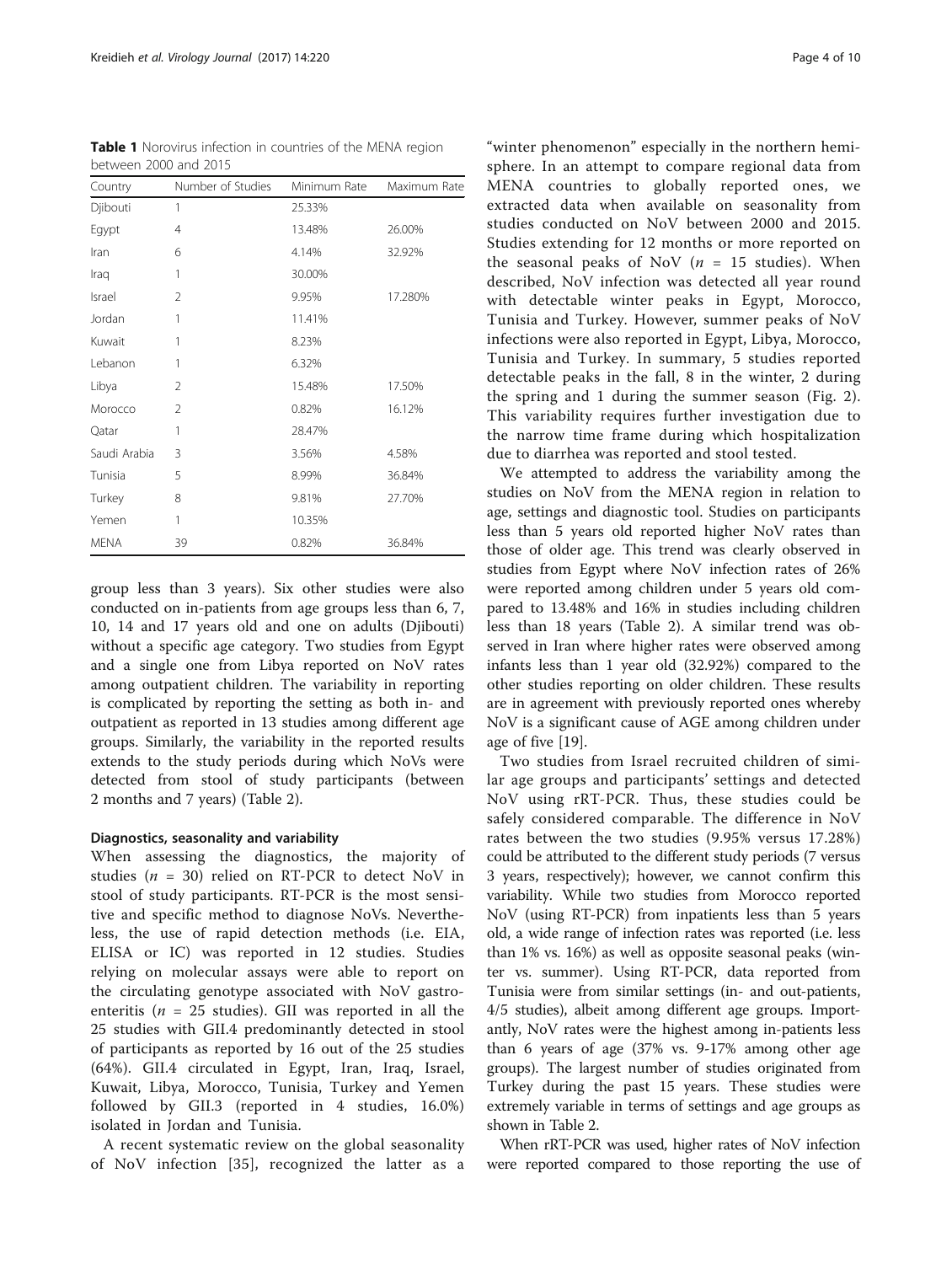<span id="page-4-0"></span>Table 2 Distribution and molecular characteristics of Norovirus in countries of the MENA region (2000-2015)

| Country      | Population      | Participants' Setting              | Study Period<br>(months) | Detection<br>Method         | n    | Positive<br>Rate | Seasonal<br>Peaks    | Predominant<br>Genogroup/Genotype | Article<br>Number |
|--------------|-----------------|------------------------------------|--------------------------|-----------------------------|------|------------------|----------------------|-----------------------------------|-------------------|
| Djibouti     | Adults          | Inpatients                         | 18                       | RT-PCR                      | 75   | 25.34%           |                      | GII.14                            | $[55]$            |
| Egypt        | Children $<$ 3  | Inpatients                         | 24                       | RT-PCR                      | 86   | 25.58%           |                      | GII                               | $[56]$            |
|              | Children $<$ 15 | Outpatients                        | 12                       | RT-PCR                      | 500  | 16.20%           |                      |                                   | $[57]$            |
|              | Children $<$ 5  | Outpatients                        | 36                       | EIA                         | 2112 | 26.00%           | Summer               |                                   | $[58]$            |
|              | Children $<$ 18 | In and Outpatients                 | 12                       | RT-PCR                      | 230  | 13.48%           | Winter               | GII.4                             | $[59]$            |
| Iran         | Infants $<$ 1   | In and Outpatients                 | 3                        | IC                          | 82   | 32.92%           |                      |                                   | [60]              |
|              | Children $<$ 7  | Inpatients                         | 24                       | EIA                         | 375  | 12.53%           | Fall                 |                                   | $[61]$            |
|              | Children $<$ 5  | Inpatients                         | <b>NM</b>                | RT-PCR                      | 2170 | 4.14%            |                      |                                   | $[62]$            |
|              | All Ages        | Inpatients                         | 12                       | RT-PCR                      | 293  | 9.89%            |                      | GII.4                             | $[63]$            |
|              | Children $<$ 5  | Inpatients                         | 24                       | Nested RT-PCR               | 143  | 6.29%            |                      | GII                               | [64]              |
|              | Children <17    | Inpatients                         | 24                       | Nested RT-PCR               | 47   | 21.30%           |                      | GII.4                             | $[65]$            |
| Iraq         | Children $<$ 5  | Inpatients                         | $\overline{2}$           | RT-PCR                      | 260  | 30.00%           |                      | GII.4                             | [66]              |
| Israel       | Children $<$ 5  | In and Outpatients                 | 84                       | rRT-PCR                     | 673  | 9.95%            |                      | GII.4                             | $[67]$            |
|              | Children $<$ 5  | Inpatients                         | 38                       | rRT-PCR                     | 515  | 17.28%           |                      | GII.4                             | [68]              |
| Jordan       | Children $<$ 5  | Inpatients                         | 24                       | rRT-PCR                     | 368  | 11.41%           |                      | GII.3                             | $[69]$            |
| Kuwait       | Children $<$ 5  | Inpatients                         | 9                        | ELISA / RT-PCR              | 170  | 5.23%            |                      | GII.4                             | $[70]$            |
| Lebanon      | Children <10    | Inpatients                         | $\overline{2}$           | EIA / RT-PCR                | 79   | 6.32%            |                      | GII                               | $[71]$            |
| Libya        | Children <5     | In and Outpatients                 | 12                       | rRT-PCR                     | 520  | 17.50%           | Summer               | GII.4                             | [72]              |
|              | Children $<$ 5  | Outpatients                        | 8                        | EIA                         | 239  | 15.48%           | Fall                 |                                   | $[39]$            |
| Morocco      | Children $<$ 5  | Inpatients                         | 12                       | Multiplex RT-PCR            | 122  | 0.82%            | Winter               |                                   | $[33]$            |
|              | Children $<$ 5  | Inpatients                         | 12                       | rRT-PCR                     | 335  | 16.12%           | Summer               | GII.4                             | [73]              |
| Qatar        | All Ages        | In and Outpatients                 | 6                        | Multiplex rRT-<br>PCR       | 288  | 28.47%           |                      |                                   | $[74]$            |
| Saudi Arabia | Children $<$ 6  | In and Outpatients                 | 12                       | <b>ELISA</b>                | 253  | 3.56%            | Fall and<br>Spring   |                                   | [37]              |
|              | Children $<$ 5  | Inpatients                         | 6                        | EIA                         | 284  | 4.58%            |                      |                                   | $[38]$            |
| Tunisia      | Children <6     | Inpatients                         | 18                       | rRT-PCR                     | 114  | 36.84%           | Winter               | GII.3                             | $[34]$            |
|              | Children $<$ 6  | Outpatients and<br>Community       | 12                       | Multiplex RT-PCR            | 178  | 8.99%            | Fall and<br>Winter   | GII.3                             | $[75]$            |
|              | Children $<$ 13 | In and Outpatients                 | 36                       | RT-PCR                      | 407  | 9.34%            | Winter               | GII.3                             | $[76]$            |
|              |                 | Children <12 In and Outpatients    | 52                       | RT-PCR                      | 788  | 16.24%           | Fall and<br>Winter   | GII.4                             | $[77]$            |
|              |                 | Children <12 In and Outpatients    | 30                       | RT-PCR                      | 632  | 17.40%           | Winter and<br>Summer | GII.4                             | $[78]$            |
| Turkey       |                 | Children $<$ 17 In and Outpatients | 12                       | Multiplex RT-PCR            | 240  | 23.34%           |                      |                                   | $[79]$            |
|              |                 | Children <16 In and Outpatients    | 24                       | IС                          | 1027 | 10.90%           | Spring and<br>Winter |                                   | $[41]$            |
|              | Children <5     | In and Outpatients                 | 16                       | RT-PCR                      | 150  | 10.00%           |                      | GII                               | $[80]$            |
|              | Children $<$ 16 | Inpatients                         | 12                       | IC                          | 520  | 9.81%            | Summer               |                                   | $[40]$            |
|              | Children <6     | <b>NM</b>                          | 11                       | ELISA / RT-PCR              | 150  | 22.80%           |                      | GII.4                             | $[81]$            |
|              | Children <14    | Inpatients                         | 16                       | ELISA / RT-PCR /<br>rRT-PCR | 238  | 15.13%           |                      | GII.4                             | $[82]$            |
|              | Children <6     | <b>NM</b>                          | 11                       | Multiplex RT-PCR<br>/ EM    | 144  | 27.70%           |                      | GII.4                             | $[83]$            |
|              | Children <10    | Inpatients                         | 8                        | RT-PCR                      | 88   | 17.05%           |                      | GII.4                             | $[84]$            |
| Yemen        | Children $<$ 5  | In and Outpatients                 | 17                       | RT-PCR                      | 290  | 10.35%           |                      | GII.4                             | $[85]$            |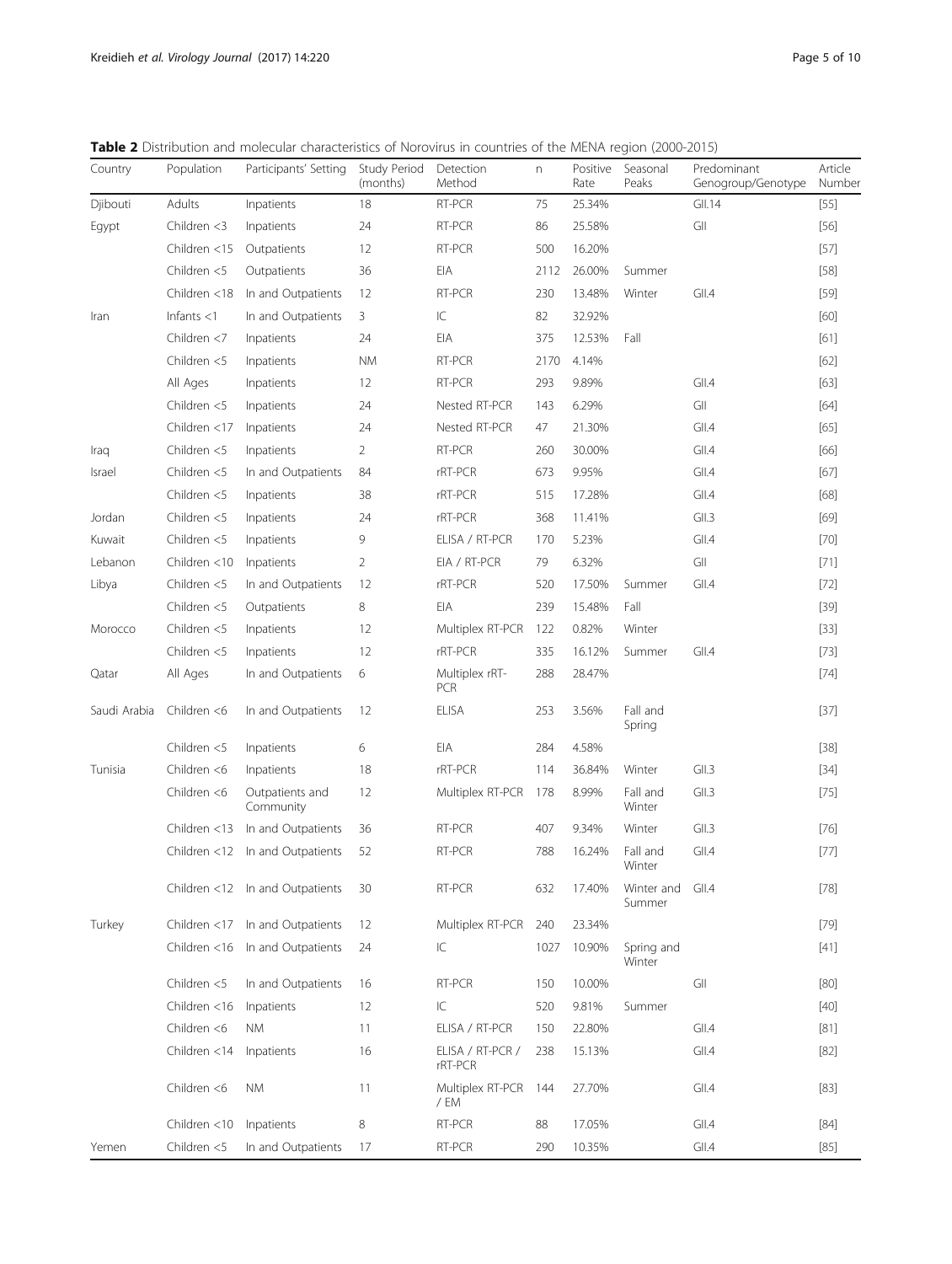<span id="page-5-0"></span>

multiplex RT-PCR. This was confirmed in studies from Morocco (16.12% versus 0.82%) and Tunisia (36.84% versus 8.99%). The low rates reported in studies from Saudi Arabia (3.56% and 4.58%) might be an underestimation of NoVassociated gastroenteritis especially since rapid detection methods were used (ELISA and EIA); the latter are less sensitive and specific than RT- PCR [[36](#page-8-0)–[38](#page-8-0)]. Similar findings were detected in Libya where EIA was used [\[39](#page-8-0)] and in Turkey where IC was used as detection methods (lowest rates) [[40](#page-8-0), [41](#page-8-0)] compared to RT-PCR. We could not assess the heterogeneity in studies from Iraq, Jordan Kuwait, Lebanon, Qatar and Yemen since only one study on NoV was reported in each of these countries.

# Discussion

While the status of NoV-associated AGE is well established in many parts of the world, limited data exist about the contribution of NoV to the burden of diarrheal disease in countries of the MENA region. This prompted us to perform a systematic review providing a summary of the current status of NoV across all age groups and settings in the region. The gathered data suggest that NoV imposes a burden of AGE in the MENA region among children less than 5 years old. The rate of NoV in these studies ranged between 0.82% and 32.9%. These results are compatible with data compiled from studies conducted in Latin America and Africa whereby infection rates ranged between 2.2%-43% [[42](#page-8-0)] and 0.58%-22.0%, [\[43](#page-8-0)] respectively. While NoV is associated with AGE among children, recent studies clearly show that other age groups including elderly are at high risk due to the mode of transmission and the severity of symptoms [\[16](#page-7-0)]. Only 3 studies on NoV were conducted among all age groups in the MENA region. Consequently, more studies are needed to assess the burden of viral AGE among these groups as well as elderly and immunosuppressed patients at risk of several complications [[44](#page-8-0), [45](#page-8-0)]. Moreover, most of the studies included in this systematic review were conducted among in- and outpatients from hospitals. Thus, community studies are needed to

assess the community prevalence rates of NoV infection. Importantly and due to living in suboptimal conditions of hygiene and sanitation, community studies assessing NoV infection among displaced populations are also important in conflict areas, many of which are located in the MENA region [\[46, 47\]](#page-8-0).

Our review clearly shows that NoV GII.4 is predominantly associated with reports of AGE across all age groups in the MENA region (16 studies out of 39; 40%). These results are compatible with data from the Americas, Europe, Asia and Africa [\[48](#page-8-0), [49\]](#page-8-0) whereby GII.4 is reported to be responsible for approximately 55-85% of the gastroenteritis cases worldwide. NoV GII.4 was responsible for a number of pandemics. These pandemics occurred during 1996-1997, 2002, 2004, 2006, 2009, and 2012 [\[50](#page-8-0)]. Globally, the GII.4 Sydney strain was associated with outbreaks during the 2012-2013 winter season [\[51](#page-8-0)]. This review does not allow us to report on the similarities between the reported NoVs in studies from MENA countries and viral variants circulating or spreading worldwide during the same time periods due to the lack of reporting of sequencing data in the majority of these studies.

When assessing the seasonal pattern of NoV, data from MENA countries clearly show an all year circulation of the virus; however, NoV was mostly detected during winter season as reported by 40% of the included studies followed by fall and summer (25% each). A recent systematic review addressing the global seasonality of NoV infections reported a variable pattern with peaks observed during the winter season; i.e. December -February in the Northern Hemisphere and June - August in the Southern Hemisphere [[35\]](#page-8-0). Importantly, this review used data from regional or national surveillance systems. These systems report on outbreaks from diverse settings including schools, nursing homes, hospitals and others. Countries of the MENA region are geographically located in the Northern Hemisphere where NoV AGE cases peak during the winter season. To the best of our knowledge, NoV is not included in active or passive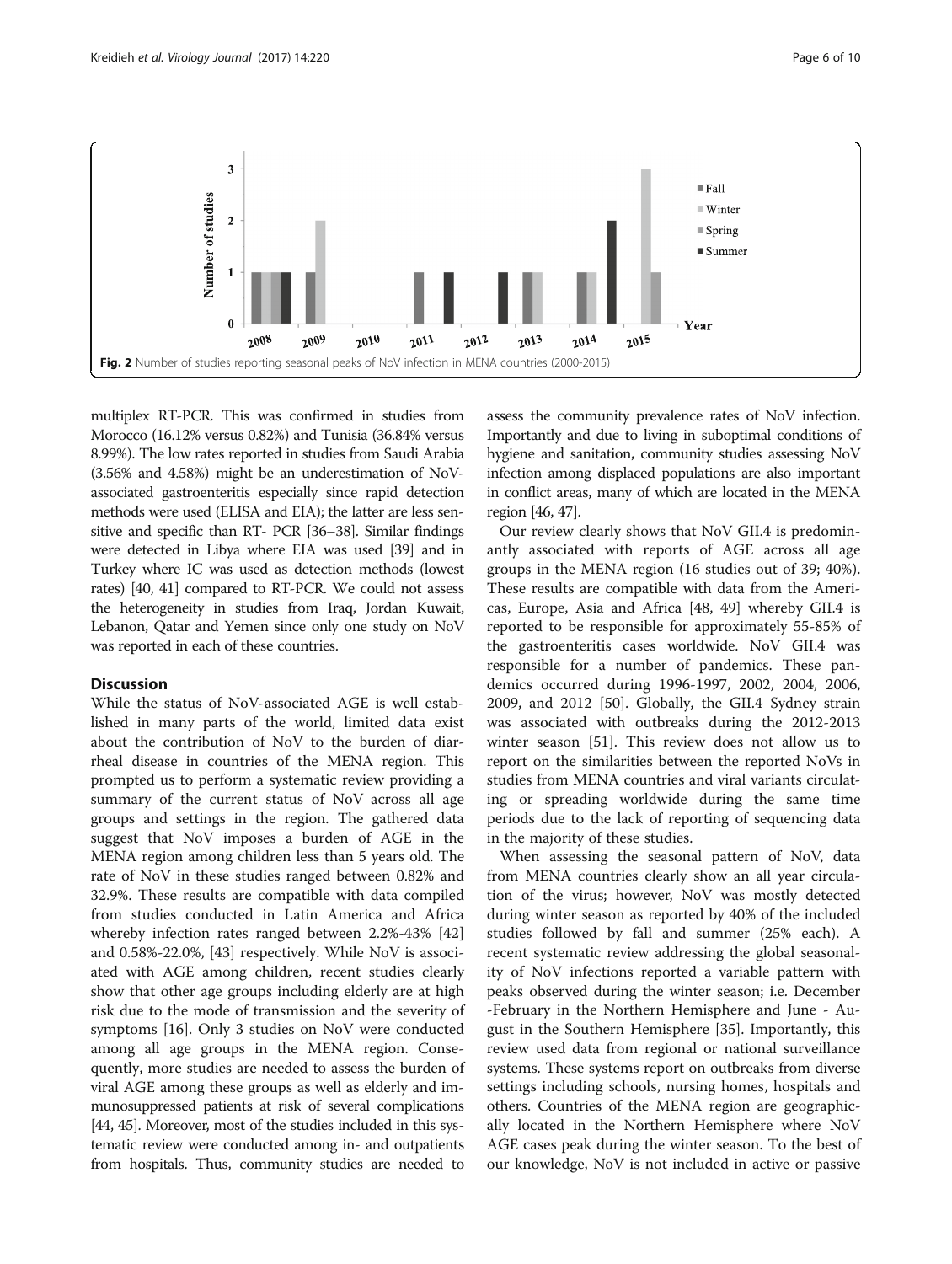<span id="page-6-0"></span>surveillance systems of MENA countries to help in continuously monitoring incidence/prevalence of NoV associated-AGE. Consequently, we suggest a cautious interpretation of the reported seasonality in studies from MENA countries. Seasonality is impacted by changes in environmental conditions, humidity, temperature cycles, rain patterns and winds affecting NoV transmission [\[52](#page-8-0)]. The highly variable data shown in this systematic review, the diverse settings and the short duration of studies limit our ability to clearly identify the factors affecting NoV transmission as previously suggested [\[35\]](#page-8-0).

Diarrheal diseases are indicators of the development scale of countries. Countries of the MENA region are of variable levels of socioeconomic status as well as sanitation infrastructure suggested to impact the transmission of noroviruses. The availability of and access to safe drinking water and sanitation are key indicators of diarrheal morbidity and mortality and determinants of integral prevention measures to reduce the burden of NoV infections [[53](#page-8-0), [54](#page-8-0)]. Our review does not capture data on sanitation and access to clean water.

Our systematic review has a number of limitations. The age groups reported in countries of the MENA region were extremely variable; consequently, the stratification of these target groups was difficult. This is especially important to draw conclusions regarding the gradient of susceptibility among different groups including older individuals. A clear gap exists for data on NoV prevalence in many high-mortality developing countries; consequently we believe that this underrepresentation has clear impact on the assessment of the burden of the disease in the region. Moreover, the comparability between studies is hampered by variability in study design including age groups and methods of detection. While GII.4 was predominantly reported, viral variants in MENA countries could not be deduced in order to assess the role played by pandemic strains in the region. Importantly, our review lacks pooled estimates of NoV prevalence due to the variability and the heterogeneity between studies and settings over time. Consequently, we are not able to generalize these reports to the population level. Further studies are needed where the target group is a close representation of the national population in relation to relevant variables.

# Conclusion

Overall, this review highlights the increasing recognition of NoV as an important causative agent of AGE across all age groups in countries of the MENA region. Further studies are needed to assess the extent of NoV molecular diversity among different age groups. The continuous monitoring of infection among different age groups is important to develop estimates of the regional burden of NoV-gastroenteritis. The introduction of NoV to the panel

of surveillance is important to successfully monitor the impact of the virus on the national and regional burden of disease, the diversity of viral variants and seasonal fluctuations. This knowledge is needed to support intervention strategies and to detect new circulating variants possibly associated with underrepresented increased rates of morbidity and mortality in MENA countries.

#### Abbreviations

AGE: Acute gastroenteritis; DALY: Disability-adjusted life years; EIA: Enzyme immune assay; ELISA: Enzyme-linked immunosorbent assay; IC: Immunochromatography; LA: Latex agglutination; MENA: Middle East and North Africa; NoV: Norovirus; PRISMA-P: Preferred reporting items for systematic review and meta-analysis protocols; PROSPERO: International prospective register of systematic reviews; rRT-PCR: real time RT-PCR; RT-PCR: Reverse transcriptase polymerase chain reaction; RV: Rotavirus; WHO: World Health Organization

#### Acknowledgements

We thank Ms. Aida Farha who helped in the identification of the databases and the search terms.

#### Funding

No funding was involved in the preparation of this review.

#### Availability of data and materials

Data sharing is not applicable to this article as no datasets were generated or analyzed during the current study.

#### Authors' contributions

KK and RC collected and extracted the data for this review. KK performed the analysis and contributed to the drafting of the manuscript. GD critically reviewed the manuscript. NMM designed the study, supervised the entire work and wrote the final version of the manuscript.

All authors read and approved the final version of the manuscript.

### Ethics approval and consent to participate

Not applicable.

#### Consent for publication

Not applicable.

#### Competing interests

The authors declare that they have no competing interests.

#### Publisher's Note

Springer Nature remains neutral with regard to jurisdictional claims in published maps and institutional affiliations.

#### Author details

<sup>1</sup>Medical Laboratory Sciences Program, Faculty of Health Sciences, American University of Beirut, P.O. Box 11-0236, Riad El Solh, Beirut, Lebanon. <sup>2</sup>Department of Epidemiology and Population Health, Faculty of Health Sciences, American University of Beirut, Beirut, Lebanon. <sup>3</sup>Department of Pediatrics and Adolescent Medicine, Division of Pediatric Infectious Diseases, Faculty of Medicine, American University of Beirut, Beirut, Lebanon. <sup>4</sup>Center for Infectious Diseases Research, Faculty of Medicine, American University of Beirut, Beirut, Lebanon.

# Received: 10 April 2017 Accepted: 27 October 2017 Published online: 10 November 2017

#### References

1. Murray CJ, Vos T, Lozano R, Naghavi M, Flaxman AD, Michaud C, et al. Disability-adjusted life years (DALYs) for 291 diseases and injuries in 21 regions, 1990-2010: a systematic analysis for the global burden of disease study 2010. Lancet. 2012;380(9859):2197–223. Epub 2012/12/19. doi: 10. 1016/s0140-6736(12)61689-4. PubMed PMID: 23245608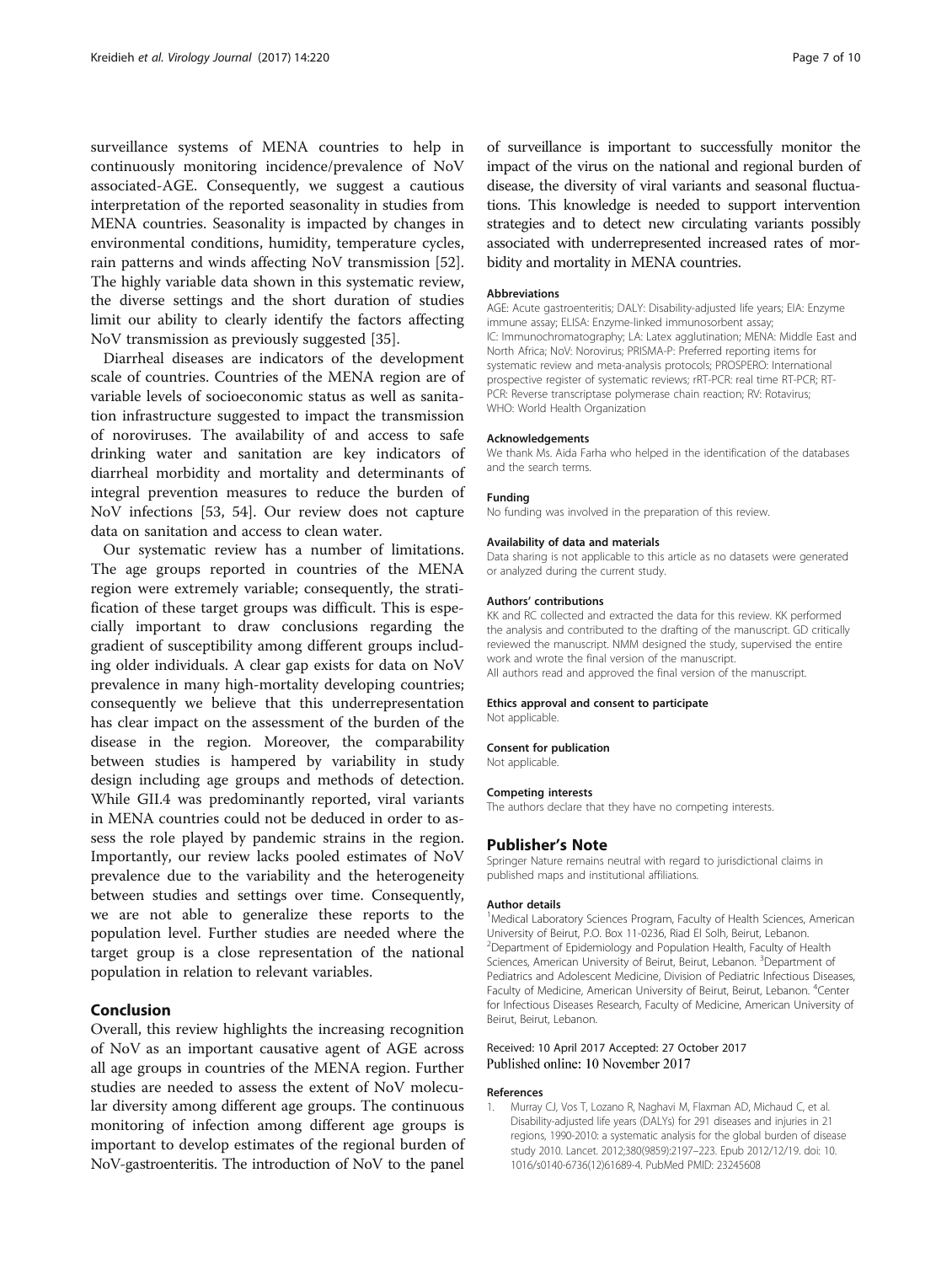- <span id="page-7-0"></span>2. Lozano R, Naghavi M, Foreman K, Lim S, Shibuya K, Aboyans V, et al. Global and regional mortality from 235 causes of death for 20 age groups in 1990 and 2010: a systematic analysis for the global burden of disease study 2010. Lancet. 2012;380(9859):2095–128. Epub 2012/ 12/19. doi: 10.1016/s0140-6736(12)61728-0. PubMed PMID: 23245604
- 3. Ahmed SM, Hall AJ, Robinson AE, Verhoef L, Premkumar P, Parashar UD, et al. Global prevalence of norovirus in cases of gastroenteritis: a systematic review and meta-analysis. Lancet Infect Dis. 2014;14(8):725– 30. Epub 2014/07/02. doi: 10.1016/s1473-3099(14)70767-4. PubMed PMID: 24981041
- 4. Malekzadeh F, Sepanlou SG, Poustchi H, Naghavi M, Forouzanfar MH, Shahraz S, et al. Burden of gastrointestinal and liver diseases in Iran: estimates based on the global burden of disease, injuries, and risk factors study, 2010. Middle East J Dig Dis. 2015;7:138–54. Epub 2015/ 09/24. PubMed PMID: 26396716; PubMed Central PMCID: PMCPmc4560628
- 5. Melhem NM. Norovirus vaccines: correlates of protection, challenges and limitations. Hum Vaccin Immunother. 2016:1–17. Epub 2016/02/ 03. doi: 10.1080/21645515.2015.1125054. PubMed PMID: 26836766
- 6. Pringle K, Lopman B, Vega E, Vinje J, Parashar UD, Hall AJ. Noroviruses: epidemiology, immunity and prospects for prevention. Future Microbiol. 2015;10(1):53–67. Epub 2015/01/20. doi: 10.2217/fmb. 14.102. PubMed PMID: 25598337
- 7. Patel MM, Widdowson MA, Glass RI, Akazawa K, Vinje J, Parashar UD. Systematic literature review of role of noroviruses in sporadic gastroenteritis. Emerg Infect Dis. 2008;14(8):1224–31. Epub 2008/08/06. doi: 10.3201/ eid1408.071114. PubMed PMID: 18680645; PubMed Central PMCID: PMCPmc2600393
- 8. Ayukekbong JA, Mesumbe HN, Oyero OG, Lindh M, Bergstrom T. Role of noroviruses as aetiological agents of diarrhoea in developing countries. J Gen Virol. 2015;96(8):1983–99. Epub 2015/05/24. doi: 10.1099/vir.0.000194. PubMed PMID: 26002299
- 9. Fischer Walker CL, Perin J, Aryee MJ, Boschi-Pinto C, Black RE. Diarrhea incidence in low- and middle-income countries in 1990 and 2010: a systematic review. BMC Public Health. 2012;12:220. Epub 2012/03/23. doi: 10.1186/1471-2458-12-220. PubMed PMID: 22436130; PubMed Central PMCID: PMCPmc3323412
- 10. Glass RI, Parashar UD, Estes MK. Norovirus gastroenteritis. N Engl J Med. 2009;361(18):1776–85. Epub 2009/10/30. doi: 10.1056/NEJMra0804575. PubMed PMID: 19864676; PubMed Central PMCID: PMCPmc3880795
- 11. Pires SM, Fischer-Walker CL, Lanata CF, Devleesschauwer B, Hall AJ, Kirk MD, et al. Aetiology-specific estimates of the global and regional incidence and mortality of diarrhoeal diseases commonly transmitted through food. PLoS One. 2015;10(12):e0142927. doi: 10.1371/journal. pone.0142927. PubMed PMID: 26632843; PubMed Central PMCID: PMC4668836
- 12. Hall AJ, Lopman BA, Payne DC, Patel MM, Gastanaduy PA, Vinje J, et al. Norovirus disease in the United States. Emerg Infect Dis. 2013;19(8):1198– 205. Epub 2013/07/24. doi: 10.3201/eid1908.130465. PubMed PMID: 23876403; PubMed Central PMCID: PMCPmc3739528
- 13. Kowalzik F, Riera-Montes M, Verstraeten T, Zepp F. The burden of norovirus disease in children in the European Union. Pediatr Infect Dis J. 2015;34(3): 229–34. Epub 2015/03/06. doi: 10.1097/inf.0000000000000546. PubMed PMID: 25742072; PubMed Central PMCID: PMCPmc4338478
- 14. CDC. Updated norovirus outbreak management and disease prevention guidelines. MMWR Recomm Rep. 2011;60(Rr-3):1–18. Epub 2011/03/04. PubMed PMID: 21368741
- 15. Corcoran MS, van Well GT, van Loo IH. Diagnosis of viral gastroenteritis in children: interpretation of real-time PCR results and relation to clinical symptoms. Eur J Clin Microbiol Infect Dis. 2014;33(10):1663–73. Epub 2014/ 05/16. doi: 10.1007/s10096-014-2135-6. PubMed PMID: 24828003
- 16. Lindsay L, Wolter J, De Coster I, Van Damme P, Verstraeten T. A decade of norovirus disease risk among older adults in upper-middle and high income countries: a systematic review. BMC Infect Dis. 2015;15:425. Epub 2015/10/ 16. doi: 10.1186/s12879-015-1168-5. PubMed PMID: 26467099; PubMed Central PMCID: PMCPmc4606836
- 17. Phillips G, Tam CC, Conti S, Rodrigues LC, Brown D, Iturriza-Gomara M, et al. Community incidence of norovirus-associated infectious intestinal disease in England: improved estimates using viral load for norovirus diagnosis. Am J Epidemiol. 2010;171(9):1014–22. Epub 2010/04/03. doi: 10.1093/aje/kwq021. PubMed PMID: 20360244
- 18. Belliot G, Lopman BA, Ambert-Balay K, Pothier P. The burden of norovirus gastroenteritis: an important foodborne and healthcarerelated infection. Clin Microbiol Infect. 2014;20(8):724–30. Epub 2014/ 06/20. doi: 10.1111/1469-0691.12722. PubMed PMID: 24943671
- 19. Shioda K, Kambhampati A, Hall AJ, Lopman BA. Global age distribution of pediatric norovirus cases. Vaccine. 2015;33(33):4065–8. Epub 2015/06/09. doi: 10.1016/j.vaccine.2015.05.051. PubMed PMID: 26051514; PubMed Central PMCID: PMCPmc4612353
- 20. Havelaar AH, Kirk MD, Torgerson PR, Gibb HJ, Hald T, Lake RJ, et al. World Health Organization global estimates and regional comparisons of the burden of Foodborne disease in 2010. PLoS Med. 2015;12(12): e1001923. Epub 2015/12/04. doi: 10.1371/journal.pmed.1001923. PubMed PMID: 26633896; PubMed Central PMCID: PMCPmc4668832
- 21. Kirk MD, Pires SM, Black RE, Caipo M, Crump JA, Devleesschauwer B, et al. Correction: World Health Organization estimates of the global and regional disease burden of 22 Foodborne bacterial, Protozoal, and viral diseases, 2010: a data synthesis. PLoS Med. 2015;12(12): e1001940. Epub 2015/12/25. doi: 10.1371/journal.pmed.1001940. PubMed PMID: 26701262; PubMed Central PMCID: PMCPmc4689409
- 22. Bartsch SM, Lopman BA, Ozawa S, Hall AJ, Lee BY. Global economic burden of Norovirus gastroenteritis. PLoS One. 2016;11(4):e0151219. Epub 2016/04/27. doi: 10.1371/journal.pone.0151219. PubMed PMID: 27115736; PubMed Central PMCID: PMCPmc4846012
- 23. Patel MM, Hall AJ, Vinje J, Parashar UD. Noroviruses: a comprehensive review. J Clin Virol. 2009;44(1):1–8. Epub 2008/12/17. doi: 10.1016/j.jcv.2008. 10.009. PubMed PMID: 19084472
- 24. Koo HL, Neill FH, Estes MK, Munoz FM, Cameron A, DuPont HL, et al. Noroviruses: the most common Pediatric viral enteric pathogen at a large university hospital after introduction of rotavirus vaccination. J Pediatr Infect Dis Soc. 2013;2(1):57–60. Epub 2013/05/21. doi: 10.1093/ jpids/pis070. PubMed PMID: 23687584; PubMed Central PMCID: PMCPmc3656546
- 25. Payne DC, Vinje J, Szilagyi PG, Edwards KM, Staat MA, Weinberg GA, et al. Norovirus and medically attended gastroenteritis in U.S. children. N Engl J Med. 2013;368(12):1121–30. Epub 2013/03/22. doi: 10.1056/NEJMsa1206589. PubMed PMID: 23514289; PubMed Central PMCID: PMCPmc4618551
- 26. Thomas MK, Murray R, Flockhart L, Pintar K, Fazil A, Nesbitt A, et al. Estimates of foodborne illness-related hospitalizations and deaths in Canada for 30 specified pathogens and unspecified agents. Foodborne Pathog Dis. 2015;12(10):820–7. Epub 2015/08/11. doi: 10.1089/fpd.2015.1966. PubMed PMID: 26259128; PubMed Central PMCID: PMCPMC4601674
- 27. Thongprachum A, Khamrin P, Maneekarn N, Hayakawa S, Ushijima H. Epidemiology of gastroenteritis viruses in Japan: prevalence, seasonality, and outbreak. J Med Virol. 2016;88(4):551–70. Epub 2015/09/22. doi: 10. 1002/jmv.24387. PubMed PMID: 26387663
- 28. Verhoef L, Koopmans M, VANP W, Duizer E, Haagsma J, Werber D, et al. The estimated disease burden of norovirus in The Netherlands. Epidemiol Infect. 2013;141(3):496–506. Epub 2012/05/19. doi: 10.1017/s0950268812000799. PubMed PMID: 22595489
- 29. Mans J, Armah GE, Steele AD, Taylor MB. Norovirus epidemiology in Africa: a review. PLoS One. 2016;11(4):e0146280. Epub 2016/04/27. doi: 10.1371/ journal.pone.0146280. PubMed PMID: 27116615; PubMed Central PMCID: PMCPmc4846019
- 30. Shamseer L, Moher D, Clarke M, Ghersi D, Liberati A, Petticrew M, et al. Preferred reporting items for systematic review and meta-analysis protocols (PRISMA-P) 2015: elaboration and explanation. BMJ. 2015;349:g7647. Epub 2015/01/04. doi: 10.1136/bmj.g7647. PubMed PMID: 25555855
- 31. Booth A, Clarke M, Ghersi D, Moher D, Petticrew M, Stewart L. Establishing a minimum dataset for prospective registration of systematic reviews: an international consultation. PLoS One. 2011;6(11):e27319. Epub 2011/11/24. doi: 10.1371/journal.pone.0027319. PubMed PMID: 22110625; PubMed Central PMCID: PMCPmc3217945
- 32. McGowan J, Sampson M, Salzwedel DM, Cogo E, Foerster V, Lefebvre C. PRESS peer review of electronic search strategies: 2015 guideline statement. J Clin Epidemiol. 2016 Epub 2016/03/24. doi: [https://doi.org/10.1016/j.](http://dx.doi.org/10.1016/j.jclinepi.2016.01.021) [jclinepi.2016.01.021](http://dx.doi.org/10.1016/j.jclinepi.2016.01.021). PubMed PMID: 27005575
- 33. Benmessaoud R, Jroundi I, Nezha M, Moraleda C, Tligui H, Seffar M, et al. Aetiology, epidemiology and clinical characteristics of acute moderate-tosevere diarrhoea in children under 5 years of age hospitalized in a referral paediatric hospital in Rabat, Morocco. J Med Microbiol. 2015;64(Pt 1):84–92. doi: http://dx.doi.org/10.1099/jmm.0.079830-0. PubMed PMID: 25432162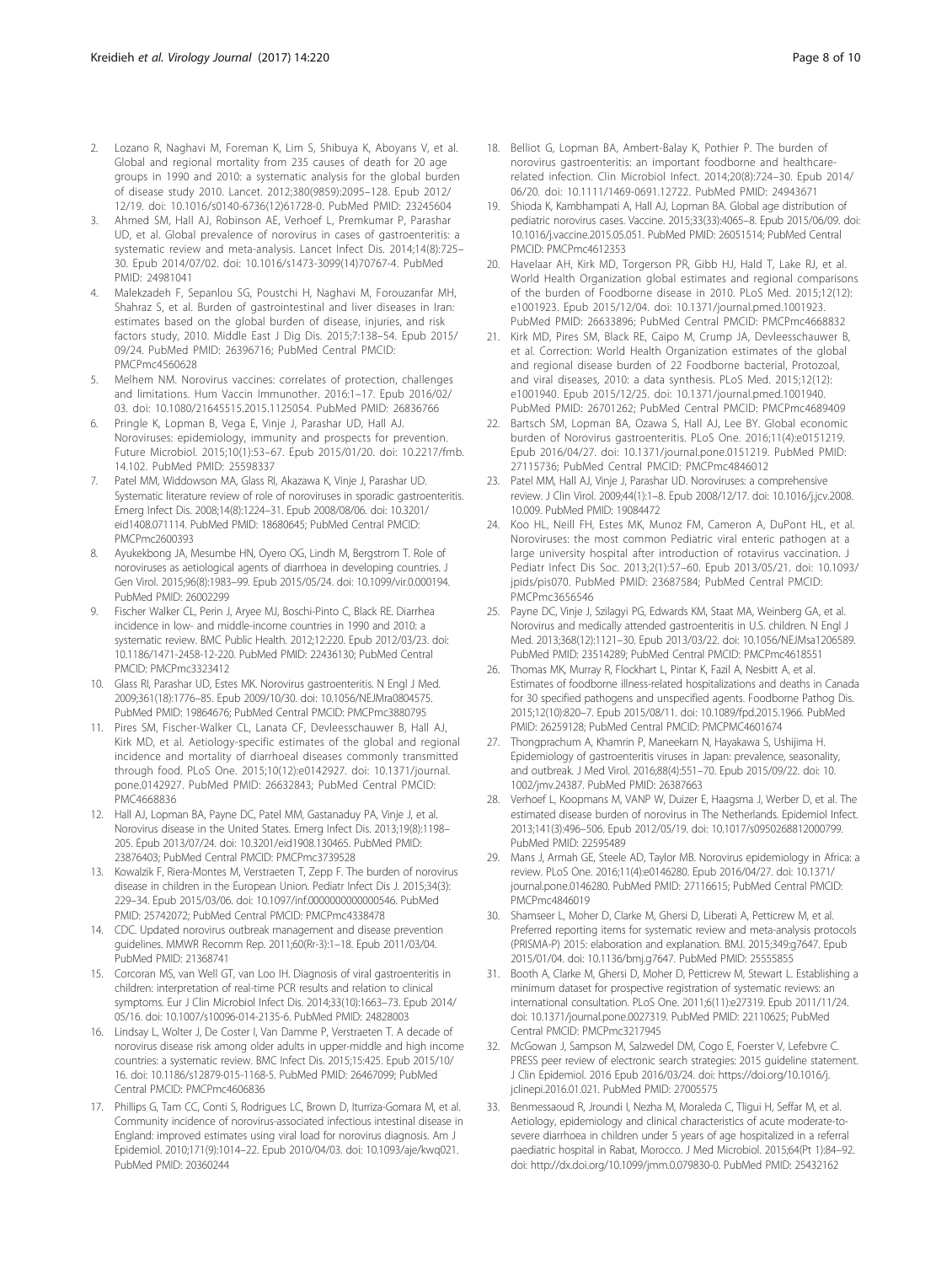- <span id="page-8-0"></span>34. Ayouni S, Estienney M, Sdiri-Loulizi K, Ambert-Balay K, de Rougemont A, Aho S, et al. Relationship between GII.3 norovirus infections and blood group antigens in young children in Tunisia. Clin Microbiol Infect. 2015;21(9):874.e1–8. Epub 2015/05/25. doi: 10.1016/j.cmi.2015. 05.015. PubMed PMID: 26003283
- 35. Ahmed SM, Lopman BA, Levy K. A systematic review and metaanalysis of the global seasonality of norovirus. PLoS One. 2013;8(10): e75922. Epub 2013/10/08. doi: 10.1371/journal.pone.0075922. PubMed PMID: 24098406; PubMed Central PMCID: PMCPmc3788804
- 36. Kheyami A. Viral diarrhea in children in Saudi Arabia. J Antivirals Antiretrovirals. 2014;2014:135.
- 37. Tayeb HT, Dela Cruz DM, Al-Qahtani A, Al-Ahdal MN, Carter MJ. Enteric viruses in pediatric diarrhea in Saudi Arabia. J Med Virol. 2008; 80(11):1919–29. doi: http://dx.doi.org/10.1002/jmv.21291. PubMed PMID: 18814232
- 38. Meqdam MM, Thwiny IR. Prevalence of group a rotavirus, enteric adenovirus, norovirus and astrovirus infections among children with acute gastroenteritis in Al-Qassim, Saudi Arabia. Pak J Med Sci. 2007; 23(4):551–5.
- 39. Rahouma A, Klena JD, Krema Z, Abobker AA, Treesh K, Franka E, et al. Enteric pathogens associated with childhood diarrhea in Tripoli-Libya. Am J Trop Med Hyg. 2011;84(6):886–91. doi: http://dx.doi.org/10.4269/ ajtmh.2011.11-0116. PubMed PMID: 21633024; PubMed Central PMCID: PMCPMC3110355
- 40. Bicer S, Col D, Erdag GC, Giray T, Gurol Y, Yilmaz G, et al. A retrospective analysis of acute gastroenteritis agents in children admitted to a university hospital pediatric emergency unit. Jundishapur J Microbiol. 2014;7(4):e9148. Epub 2014/08/26. doi: 10. 5812/jjm.9148. PubMed PMID: 25147694; PubMed Central PMCID: PMCPmc4138623
- 41. Col D, Bicer S, Ugras M, Kucuk O, Giray T, Gurol Y, et al. Relative frequency of norovirus infection in children with acute gastroenteritis. Minerva Pediatr. 2015;67(1):19–24. Epub 2015/01/21. PubMed PMID: 25602748
- 42. da Silva Polo T, Peiro JR, Mendes LC, Ludwig LF, de Oliveira-Filho EF, Bucardo F, et al. Human norovirus infection in Latin America. J Clin Virol 2016;78:111-119. Epub 2016/03/29. doi: [https://doi.org/10.1016/j.jcv.2016.03.](http://dx.doi.org/10.1016/j.jcv.2016.03.016) [016.](http://dx.doi.org/10.1016/j.jcv.2016.03.016) PubMed PMID: 27018574.
- 43. Kabue JP, Meader E, Hunter PR, Potgieter N. Human Norovirus prevalence in Africa: a review of studies from 1990 to 2013. Tropical Med Int Health. 2016;21(1):2–17. Epub 2015/10/06. doi: 10.1111/tmi. 12617. PubMed PMID: 26436862
- 44. Green KY. Norovirus infection in immunocompromised hosts. Clin Microbiol Infect. 2014;20(8):717–23. Epub 2014/07/22. doi: 10.1111/1469-0691.12761. PubMed PMID: 25040790
- 45. White MB, Rajagopalan S, Yoshikawa TT. Infectious Diarrhea: Norovirus and Clostridium Difficile in older adults. Clin Geriatr Med. 2016;32(3):509–22. Epub 2016/07/10. doi: 10.1016/j.cger.2016.02.008. PubMed PMID: 27394020
- 46. Melhem N, Kreidieh K, Ramia S. The Syrian refugees crisis brings challenges to the health authorities in Europe: hepatitis a virus is a case in point. Eur J Epidemiol. 2016;31(7):711–4. Epub 2016/05/20. doi: 10.1007/s10654-016- 0163-5. PubMed PMID: 27194123
- 47. Sharara SL, Kanj SS. War and infectious diseases: challenges of the Syrian civil war. PLoS Pathog. 2014;10(10):e1004438. Epub 2014/11/14. doi: 10. 1371/journal.ppat.1004438. PubMed PMID: 25393545; PubMed Central PMCID: PMCPmc4231133
- 48. Ramani S, Atmar RL, Estes MK. Epidemiology of human noroviruses and updates on vaccine development. Curr Opin Gastroenterol. 2014;30(1):25– 33. Epub 2013/11/16. doi: 10.1097/mog.0000000000000022. PubMed PMID: 24232370; PubMed Central PMCID: PMCPMC3955997
- 49. Robilotti E, Deresinski S, Pinsky BA. Norovirus. Clin Microbiol Rev. 2015;28(1): 134–64. Epub 2015/01/09. doi: 10.1128/cmr.00075-14. PubMed PMID: 25567225; PubMed Central PMCID: PMCPmc4284304
- 50. Hoa Tran TN, Trainor E, Nakagomi T, Cunliffe NA, Nakagomi O. Molecular epidemiology of noroviruses associated with acute sporadic gastroenteritis in children: global distribution of genogroups, genotypes and GII.4 variants. J Clin Virol. 2013;56(3):185–93. Epub 2012/12/12. doi: 10.1016/j.jcv.2012.11. 011. PubMed PMID: 23218993
- 51. Karst SM, Baric RS. What is the reservoir of emergent human norovirus strains? J Virol. 2015;89(11):5756–9. Epub 2015/03/20. doi: 10.1128/jvi.03063- 14. PubMed PMID: 25787285; PubMed Central PMCID: PMCPMC4442419
- 52. Rohayem J. Norovirus seasonality and the potential impact of climate change. Clin Microbiol Infect. 2009;15(6):524–7. Epub 2009/07/17. doi: 10. 1111/j.1469-0691.2009.02846.x. PubMed PMID: 19604277
- 53. Arias A, Emmott E, Vashist S, Goodfellow I. Progress towards the prevention and treatment of norovirus infections. Future Microbiol. 2013;8(11):1475–87. Epub 2013/11/10. doi: 10.2217/fmb.13.109. PubMed PMID: 24199805; PubMed Central PMCID: PMCPmc3904215
- 54. Parashar UD, Nelson EA, Kang G. Diagnosis, management, and prevention of rotavirus gastroenteritis in children. BMJ. 2013;347:f7204. Epub 2014/01/ 01. doi: 10.1136/bmj.f7204. PubMed PMID: 24379214
- 55. Maslin J, Nicand E, Ambert-Balay K, Fouet C, Kaplon J, Haus R, et al. Detection and characterization of human caliciviruses associated with sporadic acute diarrhea in adults in Djibouti (horn of Africa). Am J Trop Med Hyg. 2008;78(3):522–6. PubMed PMID: 18337354
- 56. El-Nady GM, Badr RI, Salama MF, Shouman B, El-Bayoumi MA. Norovirus genogroup ii predominance in infants & young children with acute gastroenteritis in mansoura university children's hospital - Egypt. Pediatr Crit Care Med. 2014;15(4):142.
- 57. Zaghloul MZ, El-Sahn SF, Galal ZA. Coinfection of rotavirus group a, norovirus and adenovirus in Egyptian children with gastroenteritis. Life Sci J. 2013;10(2):848–52.
- 58. El-Mohammady H, Mansour A, Shaheen HI, Henien NH, Motawea MS, Raafat I, et al. Increase in the detection rate of viral and parasitic enteric pathogens among Egyptian children with acute diarrhea. J Infect Dev Ctries. 2012;6(11):774–81. doi: http://dx.doi.org/10.3855/jidc. 2349. PubMed PMID: 23277502
- 59. Kamel AH, Ali MA, El-Nady HG, de Rougemont A, Pothier P, Belliot G. Predominance and circulation of enteric viruses in the region of greater Cairo, Egypt. J Clin Microbiol. 2009;47(4):1037-1045. doi: [https://doi.org/10.](http://dx.doi.org/10.1128/JCM.01381-08) [1128/JCM.01381-08.](http://dx.doi.org/10.1128/JCM.01381-08) PubMed PMID: 19193841; PubMed Central PMCID: PMCPMC2668344.
- 60. Sharifi-Rad J, Hoseini Alfatemi SM, Sharifi-Rad M, Miri A. Frequency of adenoviruses, rotaviruses and noroviruses among diarrhea samples collected from infants of zabol, southeastern iran. Jundishapur J Microbiol. 2015;8(3):e15440. Epub 2015/04/04. doi: 10.5812/jjm.15440. PubMed PMID: 25834718; PubMed Central PMCID: PMCPmc4377170
- 61. Najafi A, Iranpour D, Najafi S. Epidemiological surveillance of norovirus diarrhea in hospitalized children with acute gastroenteritis in south of Iran. Jundishapur J Microbiol. 2013;6(4) [https://doi.org/10.5812/jjm.7866](http://dx.doi.org/10.5812/jjm.7866).
- 62. Roodsari SR, Bitajian F, Gachkar L, Jadali F, Adabian S, Sajadi Nia RS, et al. Detection of noroviruses isolated from children with acute gastroenteritis by Rt-PCR in Iran. Arch Pediatr Infect Dis. 2013;1(2):57–60. [https://doi.org/10.](http://dx.doi.org/10.5812/pedinfect.7619) [5812/pedinfect.7619.](http://dx.doi.org/10.5812/pedinfect.7619)
- 63. Romani S, Mohebbi SR, Hosseini SM, Azimzadeh P, Vahedi M, Derakhshan F, et al. Prevalence of norovirus infection in children and adults with acute gastroenteritis, Tehran, Iran, 2008-2009. Food Environ Virol. 2012;4(1):1–5. doi: http://dx.doi.org/10.1007/s12560-011-9071-8. PubMed PMID: 23412762
- 64. Jalilian S, Samarbaf-Zadeh AR, Mozhgani SHR, Makvandi M, Parsa-Nahad M, Pirmoradi R, et al. Relative frequency of Norovirus infection in children suffering from gastroenteritis and referred to Aboozar hospital, Ahvaz. Iran Jundishapur J Microbiol. 2012;5(1):355–8. [https://doi.org/10.5812/kowsar.](http://dx.doi.org/10.5812/kowsar.20083645.2370) [20083645.2370.](http://dx.doi.org/10.5812/kowsar.20083645.2370)
- 65. Fazeli Bavandpour Z, Moradi A, Baghaie N, Nadji SA. Hospital-based phylogenetic analysis of noroviruses isolated from children with acute gastroenteritis in Iran. Clin Microbiol Infect. 2010;16:S324.
- 66. Al-Mashhadani MN, Nakagomi O, Dove W, Ahmed H, Nakagomi T, Hart CA, et al. Norovirus gastroenteritis among children in Iraqi Kurdistan. J Med Virol. 2008;80(3):506–9. doi: http://dx.doi.org/10.1002/jmv.21099. PubMed PMID: 18205231
- 67. Leshem E, Givon-Lavi N, Vinje J, Gregoricus N, Parashar U, Dagan R. Differences in Norovirus-associated hospital visits between Jewish and Bedouin children in southern Israel. Pediatr Infect Dis J. 2015;34(9): 1036–8. Epub 2015/06/25. doi: 10.1097/inf.0000000000000786. PubMed PMID: 26107344
- 68. Muhsen K, Kassem E, Rubinstein U, Schachter Y, Kremer A, Goren S, et al. Incidence and characteristics of sporadic norovirus gastroenteritis associated with hospitalization of children less than 5 years of age in Israel. Pediatr Infect Dis J. 2013;32(6):688–90. doi: http://dx.doi.org/10.1097/INF. 0b013e318287fc81. PubMed PMID: 23411623
- 69. Kaplan NM, Kirby A, Abd-Eldayem SA, Dove W, Nakagomi T, Nakagomi O, et al. Detection and molecular characterisation of rotavirus and